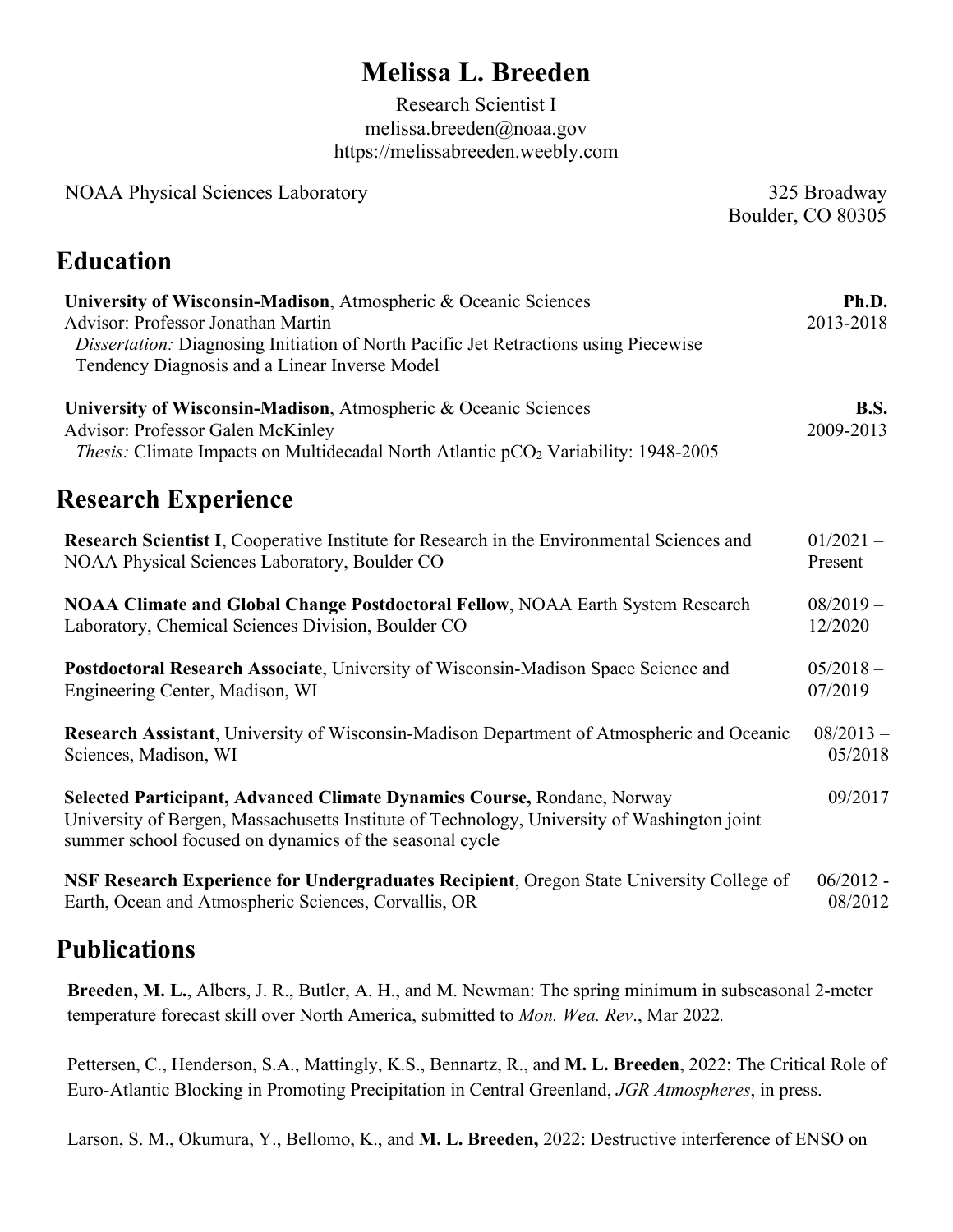North Pacific SST and North American precipitation associated with Aleutian low variability, *Journal of Climate*, in press.

Albers, J. R., Butler, A. H., **Breeden, M. L**., Langford, A. O., and G. N. Kiladis, 2021: Subseasonal prediction of springtime Pacific–North American transport using upper-level wind forecasts, Weather Clim. Dynam., 2, 433–452, https://doi.org/10.5194/wcd-2-433-2021.

**Breeden, M. L.**, A. H. Butler, J. R. Albers, M. Sprenger and A. O. Langford, 2021: The Spring Transition of the North Pacific Jet and its Relation to Deep Stratosphere-to-Troposphere Mass Transport over Western North America, Atmos. Chem. Phys., 21, 2781–2794, https://doi.org/10.5194/acp-21-2781-2021.

**Breeden, M. L.**, R. Clare, J. E. Martin, and A. R. Desai, 2020: Diagnosing the Influence of a Receding Snow Boundary on Simulated Midlatitude Cyclones Using Piecewise Potential Vorticity Inversion. *Mon. Wea. Rev.*, **148**, 4479–4495, https://doi.org/10.1175/MWR-D-20-0056.1.

**Breeden, M. L.**, B. T. Hoover, M. Newman, and D. J. Vimont, 2020: Optimal North Pacific Blocking Precursors and Their Deterministic Subseasonal Evolution during Boreal Winter. *Mon. Wea. Rev.*, **148**, 739– 761, https://doi.org/10.1175/MWR-D-19-0273.1.

**Breeden, M. L.** & J. E. Martin, 2019: Evidence for Nonlinear Processes in fostering a North Pacific Jet Retraction, *Quart. J. Roy. Meteor. Soc.*, **145**, 1559-1570. doi:10.1002/qj.3512.

**Breeden, M. L.** & J. E. Martin, 2018: Analysis of the onset of an extreme North Pacific Jet Retraction using Piecewise Tendency Diagnosis, *Quart. J. Roy. Meteor. Soc.*, **144**, 1895-1913. doi: 10.1002/qj.3388.

**Breeden, M. L. & G. A. McKinley, 2016: Climate Impacts on Multidecadal North Atlantic pCO<sub>2</sub> Variability:** 1948-2009. *Biogeosciences*, **13**, 3387-3396. doi:10.5194/bg-13-3387-2016.

## **Instructional and Professional Experience**

| Selected Member, American Geophysical Union Atmospheric Sciences Early Career<br>Committee                                              | $10/2019 -$<br>12/2021 |
|-----------------------------------------------------------------------------------------------------------------------------------------|------------------------|
| <b>Selected Attendee, Earth Science Women's Network Leadership Development Workshop,</b><br>Boulder, Colorado                           | 10/2018                |
| Sponsored Participant, American Geophysical Union Geoscience Congressional Visits Day,<br>Washington D.C.                               | 09/2018                |
| <b>Instructor,</b> Wisconsin Center for Academically Talented Youth Advanced Learning Program,<br>University of Wisconsin-Madison       | $06/2017 -$<br>07/2017 |
| Sponsored Participant, American Meteorological Society Summer Policy Colloquium,<br>Washington, D.C.                                    | 06/2017                |
| Chair, Graduate Student Association Welcome Committee, University of Wisconsin-Madison,<br>Department of Atmospheric & Oceanic Sciences | $08/2014 -$<br>09/2017 |
| Graduate Teaching Assistant, University of Wisconsin-Madison                                                                            | Fall 2015              |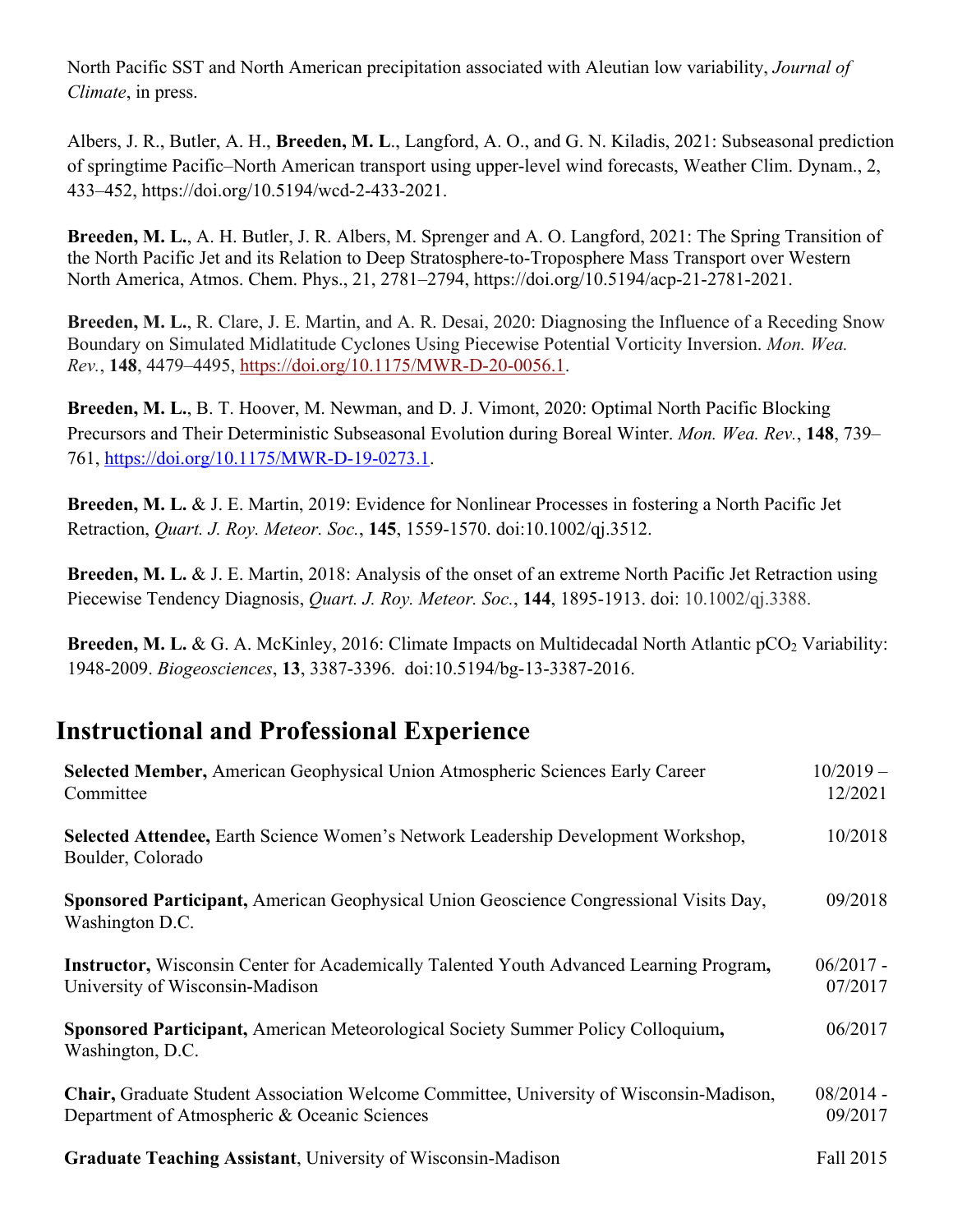| Department of Atmospheric & Oceanic Sciences                        | Fall 2016     |
|---------------------------------------------------------------------|---------------|
| Course: The Frontal Cyclone (AOS452)                                |               |
| <b>Graduate Teaching Assistant, University of Wisconsin-Madison</b> | Spring $2015$ |
| Department of Atmospheric & Oceanic Sciences                        |               |
| Course: Atmospheric & Oceanic Dynamics II (AOS311)                  |               |
| <b>Electronics Assistant, University of Wisconsin-Madison</b>       | $02/2010-$    |
| Department of Physics                                               | 05/2013       |
| Research Project: Madison Symmetric Torus (Plasma Physics)          |               |

#### **Awards**

- \* NOAA Climate and Global Change Postdoctoral Fellowship, 2019
- \* Waves to Weather travel award to attend the Cyclone Workshop, 2019
- \* Colloquium Student Service Award, Department of Atmospheric & Oceanic Sciences, April 2016
- \* Third Place Poster Presentation, 28<sup>th</sup> Conference on Climate Variability and Change, AMS Annual Meeting, January 2016
- \* Best Student Presentation, 18th Conference on Middle Atmosphere, AMS Annual Meeting, January 2015
- \* Department Travel Award to attend AMS Annual Meeting: 2014-2017

#### **Outreach and Service**

- \* Member of the American Meteorological Society, American Geophysical Union and American Physical Society
- \* Member of the UW-Madison Postdoctoral Research Symposium Committee, 2018
- \* Bias Training Workshop, Department of Educational Sciences, UW-Madison, February 2017
- § Member of the Cyclone Workshop Science Committee, 2018 2019
- § Local Manager, University of Wisconsin-Madison, WxChallenge National Weather Forecasting Competition, 2015-2017.
- § Member of Graduate Student Association Welcome, Colloquium, & Graduation Committees, 2014-2018
- Expanding Your Horizons program held annually for middle school-aged girls to promote interest in science, University of Wisconsin-Madison, November 2014-2017.
- § Wisconsin Science Festival volunteer performing rotating tank demonstrations, October 2014.
- § Aldo Leopold Nature Center volunteer performing science demonstrations, October 2013-2014.
- The Wonders of Physics outreach performance, Department of Physics, University of Wisconsin-Madison, 2011-2012.

#### **Presentations**

Invited: ATOC Invited: AMS PSL seminar Invited: NC State CSU ML talk Breeden, M., B. T. Hoover, M. Newman, and D. J. Vimont: Diagnosing North Pacific Blocking using a Linear Inverse Model, American Geophysical Union Fall Meeting, San Francisco, CA, December 2019.